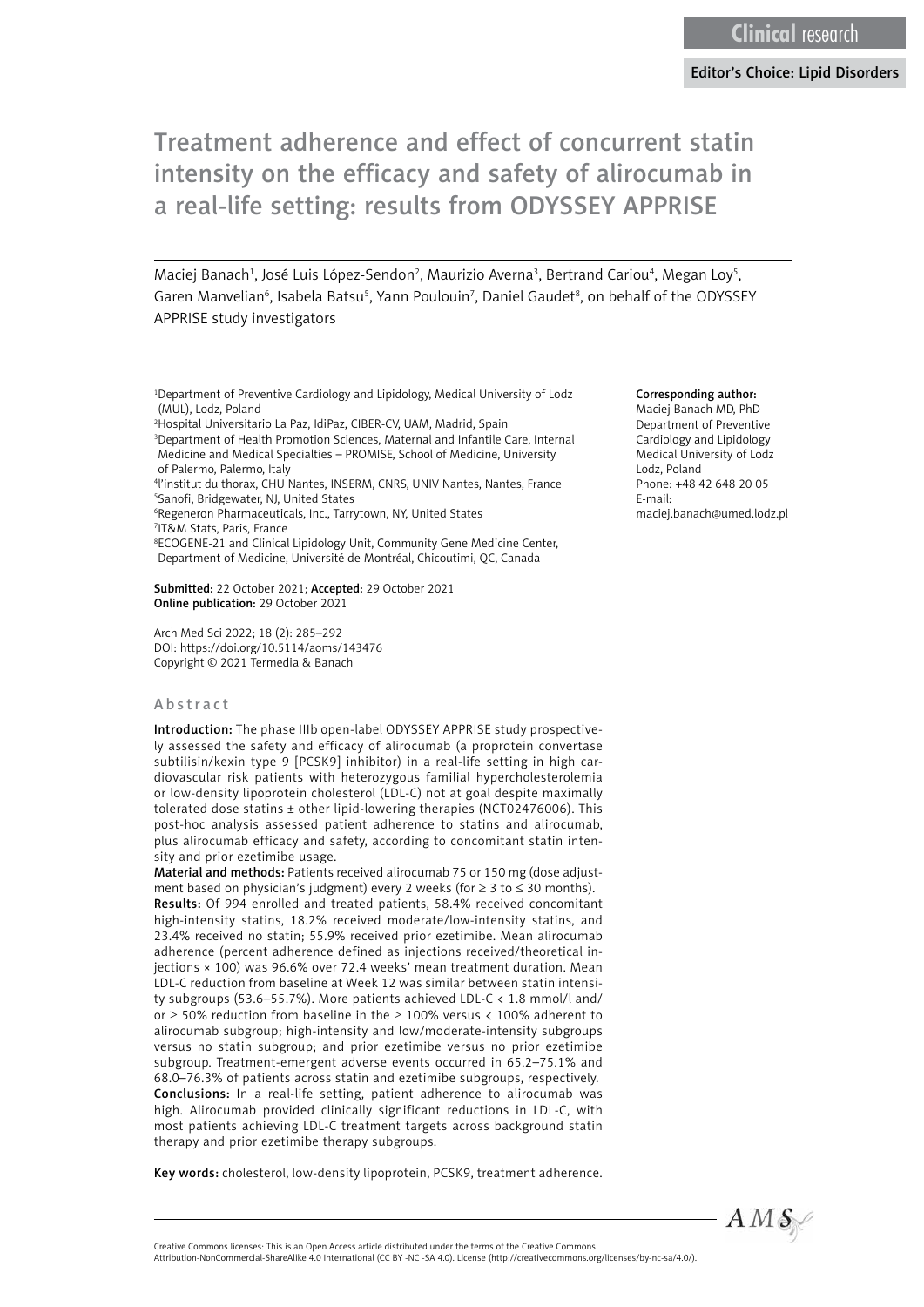## Introduction

Hypercholesterolemia is a significant risk factor for the development of atherosclerosis and coronary heart disease [1, 2], a leading cause of mortality worldwide [3–5]. The management of severe hypercholesterolemia involves the modification of cardiovascular (CV) risk factors and the use of lipid-lowering therapies (LLTs) [1, 2, 6]. In clinical practice, many patients with hypercholesterolemia at high or very-high CV risk do not reach their low-density lipoprotein cholesterol (LDL-C) treatment goals, remaining at high risk of atherosclerotic CV disease (ASCVD) [7–11].

There are multiple factors leading to patients with hypercholesterolemia not achieving their CV risk-based LDL-C goals. Achievement of LDL-C goals can be limited by poor adherence to LLTs [12]. In addition, statin intolerance is an issue for some patients [13–15], and discontinuation of statin therapy may cause an increase in CV events [16]. Recent European and American guidelines recommend considering the addition of a proprotein convertase subtilisin/kexin type 9 (PCSK9) inhibitor for patients at very-high CV risk not achieving their risk-based LDL-C goal, or for adult patients with heterozygous familial hypercholesterolemia (HeFH) and LDL-C  $\geq$  2.6 mmol/l (100 mg/dl), while receiving maximally tolerated statin and ezetimibe [1, 2].

The aim of this *post hoc* analysis was to examine: 1) patient adherence to treatment, and 2) the efficacy and 3) safety of alirocumab according to background statin therapy and prior ezetimibe medication in high CV risk patients with hypercholesterolemia, using data from the ODYSSEY APPRISE study.

# Material and methods

# Study design

The single-arm, phase IIIb, open-label OD-YSSEY APPRISE study (NCT02476006) was designed with the objective of assessing the safety and efficacy of alirocumab, a PCSK9 inhibitor, in a real-life setting among high CV risk patients with severe hypercholesterolemia inadequately controlled with maximally tolerated statin  $\pm$ other LLTs (excluding PCSK9 inhibitors) [17]. The study provided patients with severe hypercholesterolemia access to alirocumab ahead of commercial avialability in Canada and 16 European countries. Despite ODYSSEY APPRISE oversight, including the necessary monitoring of patients, the open-label design provided a setting similar to real-life compared with randomized controlled trials. The ODYSSEY APPRISE study design has been reported previously [17]. Briefly, patients aged  $\geq$  18 years at high CV risk with severe hy-

percholesterolemia not adequately controlled by maximally tolerated dose statins ± other LLTs were eligible to enroll in ODYSSEY APPRISE (full inclusion criteria, as well as details of cardiovascular risk groups at inclusion, can be found in Supplementary Table SI). Following a screening period of up to 3 weeks, patients received subcutaneous alirocumab 75 mg or 150 mg every 2 weeks (Q2W) for an open-label treatment duration of ≥ 12 weeks to ≤ 30 months. The alirocumab dose could be adjusted from 75 to 150 mg Q2W, or vice versa, based on the physician's judgment and treatment response. Alirocumab was administered on top of background stable maximally tolerated dose statins ± other LLTs.

The ODYSSEY APPRISE study was conducted in accordance with the Declaration of Helsinki and the International Conference on Harmonization Guidelines for Good Clinical Practice. The study protocol was approved by the appropriate institutional review boards or independent ethics committee at each study center. Written informed consent was obtained from all participating individuals prior to their involvement in study-related activities.

### Endpoints and assessments

The primary endpoint of ODYSSEY APPRISE was to assess safety parameters throughout the study, including treatment-emergent adverse events (TEAEs), laboratory data, product complaints, and vital signs. The main secondary efficacy endpoint was the percent change in calculated LDL-C from baseline to Week 12. Key secondary efficacy endpoints assessed at Week 12 included the proportion of patients achieving calculated LDL-C < 2.6 mmol/l (100 mg/dl), calculated LDL-C < 1.8 mmol/l (70 mg/dl), or calculated LDL-C < 1.8 mmol/l (70 mg/dl) and/or ≥ 50% reduction from baseline (if LDL-C  $\geq$  1.8 mmol/l [70 mg/dl]).

Adherence to alirocumab treatment was assessed according to patients' diary data over the duration of the trial; percent adherence was defined as the number of injections received divided by the number of theoretical injections to be received during the study period multiplied by 100, with the number of theoretical injections defined as the last injection date minus the first injection date divided by 14.

LDL-C was calculated using the Friedewald formula [18] at all analysis time points; however, if triglyceride values were > 400 mg/dl then the LDL-C values were excluded from the current analyses. As the ODYSSEY APPRISE trial was initiated in 2015, the Friedewald formula was an accepted method for calculating LDL-C values at this time and was routinely used across other clinical trials of the ODYSSEY phase III program.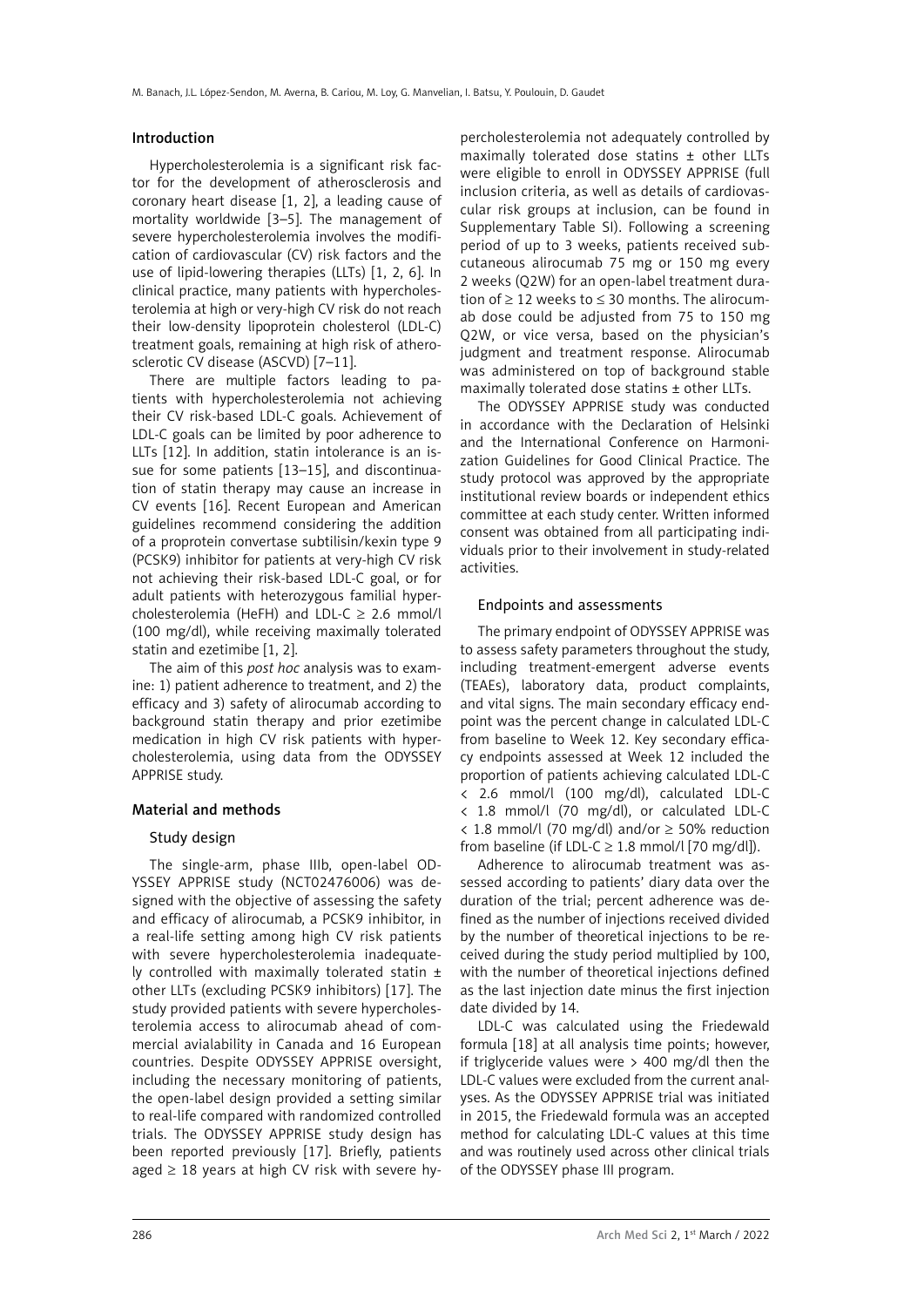# Statistical analysis

The safety population included all patients who received at least one dose or partial dose of alirocumab. Safety outcomes were analyzed by descriptive statistics for the total population and according to background statin therapy.

Efficacy analyses were performed on the modified intention-to-treat (mITT) population, which included all patients who had received at least one dose or partial dose of alirocumab, had baseline LDL-C data available, and had at least one LDL-C measurement within the analysis window associated with Week 12. Efficacy endpoints were also analyzed by descriptive statistics for both the overall population and according to background statin therapy.

Adherence to treatment was described as the mean (standard deviation [SD]) percent adherence over the duration of the trial. The mean reduction in LDL-C from baseline was assessed according to treatment adherence over the duration of the trial in patients with treatment adherence  $\geq 100\%$  and  $< 100\%$ .

# Results

A total of 994 patients were enrolled and treated: 580 (58.4%) were receiving background high-intensity statins, 181 (18.2%) were receiving background low/moderate-intensity statins, and 233 (23.4%) were receiving no statins. In addition, 556 (55.9%) patients had received prior ezetimibe, which ranged from 66.0% of patients in the high-intensity statin subgroup to 30.5% of patients in the no statin subgroup (Table I). Baseline characteristics for the overall population and according to background statin therapy are shown in Table I. Patients in the no statin subgroup tended to be older, less likely to have HeFH, and have higher baseline LDL-C compared with the other statin subgroups. Baseline characteristics according to prior ezetimibe medication are shown in Table II. Similar to the analysis by statin subgroup, patients in the no prior ezetimibe group were less likely to have HeFH and more likely to have higher baseline LDL-C compared with the prior ezetimibe group.

# Patient adherence to treatment

Patients received alirocumab for a mean (SD) duration of 72.4 (±42.5) weeks. During the trial, 17.4% (*n* = 160) of patients had a temporary treatment interruption of one or more doses (one or more scheduled alirocumab injections that were not administered as decided by the physician) and 4.5%  $(n = 41)$  of patients permanently discontinued alirocumab treatment. The reasons for alirocumab treatment interruption included adverse events (28 patients) or other unspecified reasons (129 patients). No patients discontinued alirocumab due to very-low (< 0.6 mmol/l [25 mg/dl]) LDL-C levels. While receiving treatment, mean (SD) overall adherence to alirocumab was 96.6% (11.1%);

| Parameter                          | High-intensity<br>statin ( $n = 580$ ) | Low/moderate-<br>intensity statin<br>$(n = 181)$ | No statin $(n = 233)$ | All $(n = 994)$ |
|------------------------------------|----------------------------------------|--------------------------------------------------|-----------------------|-----------------|
| Age [years] mean (SD)              | 55.2 (11.6)                            | 55.3 (12.3)                                      | 61.3(10.4)            | 56.6 (11.7)     |
| Male, $n$ $(\%)$                   | 370 (63.8)                             | 112 (61.9)                                       | 143 (61.4)            | 625(62.9)       |
| BMI [kg/m <sup>2</sup> ] mean (SD) | 28.4(5.1)                              | 27.6(4.7)                                        | 27.3(4.4)             | 28.0(4.9)       |
| HeFH, $n$ $%$                      | 436 (75.2)                             | 119 (65.7)                                       | 81 (34.8)             | 636 (64.0)      |
| LDL-C [mmol/l] mean (SD)           | 4.5(1.4)                               | 4.8(1.4)                                         | 5.2(1.9)              | 4.8(1.6)        |
| Prior ezetimibe, n (%)             | 383 (66.0)                             | 102 (56.4)                                       | 71 (30.5)             | 556 (55.9)      |

Table I. Baseline characteristics, both overall and according to background statin therapy\* (safety population)

*\*High-intensity statin was defined as atorvastatin 40 or 80 mg, rosuvastatin 20 or 40 mg, or simvastatin 80 mg daily; low/moderateintensity statin was defined as all other statins and/or doses. BMI – body mass index, HeFH – heterozygous familial hypercholesterolemia, LDL-C – low-density lipoprotein cholesterol, SD – standard deviation.*

Table II. Baseline characteristics, both overall and according to prior ezetimibe medication (safety population)

| Parameter                          | Prior ezetimibe ( $n = 556$ ) | No ezetimibe $(n = 438)$ | All $(n = 994)$ |
|------------------------------------|-------------------------------|--------------------------|-----------------|
| Age [years] mean (SD)              | 56.2(11.6)                    | 57.1 (11.9)              | 56.6(11.7)      |
| Male, $n$ $%$                      | 355 (63.8)                    | 270 (61.6)               | 625(62.9)       |
| BMI [kg/m <sup>2</sup> ] mean (SD) | 28.4(4.7)                     | 27.5(5.1)                | 28.0(4.9)       |
| HeFH, $n$ $%$                      | 417 (75.0)                    | 219 (50.0)               | 636 (64.0)      |
| LDL-C [mmol/l] mean (SD)           | 4.6(1.4)                      | 4.9(1.7)                 | 4.7(1.6)        |

*BMI – body mass index, HeFH – heterozygous familial hypercholesterolemia, LDL-C – low-density lipoprotein cholesterol, SD – standard deviation.*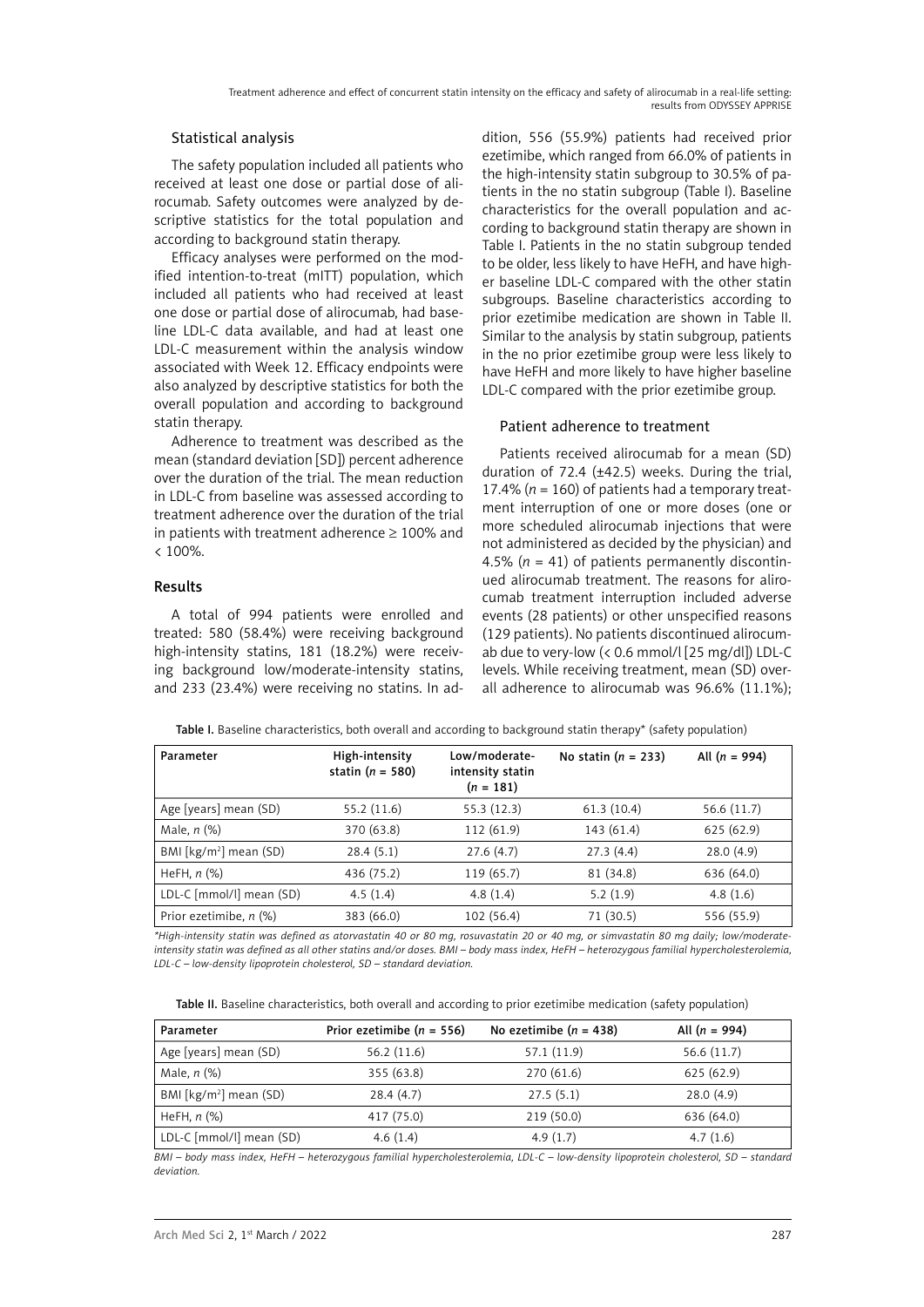328 (36%) patients were < 100% adherent and 593 (64%) patients were  $\geq$  100% adherent, with 91 (10%) patients having > 100% adherence to alirocumab (for example, possibly due to receiving an alirocumab dose earlier than the 14-day dosing window). Mean alirocumab adherence was similar across different subgroups based on CV risk groups at inclusion, as well as by familial hypercholesterolemia (FH) status, and was also similar across background statin therapy subgroups and prior ezetimibe subgroups (Table III).

126 (17.7%) patients either temporarily or permanently discontinued at least one statin during the study. As noted for alirocumab treatment above, the proportion of patients discontinuing statins was similar across different subgroups based on CV risk groups at inclusion (14.4–18.7%) or by FH status (17.6% for HeFH vs. 18.0% for non-FH).

#### Efficacy

A total of 712 (77.3%) patients were receiving concomitant statins at baseline (mITT analysis);

Overall, mean  $(\pm$  SD) LDL-C decreased by 2.6 (±1.2) mmol/l (98.6 (±46.30 mg/dl) from baseline to Week 12, with a mean  $(\pm$  SD) percent reduction in LDL-C of 54.8% (±20.0%). The mean

Table III. Alirocumab adherence\* according to CV risk groups at inclusion, FH status, background statin intensity, and prior ezetimibe medication (safety population)

| Variable                | CV risk group at inclusion  |                  |                           |                  |                  |  |  |
|-------------------------|-----------------------------|------------------|---------------------------|------------------|------------------|--|--|
|                         | A<br>$(n = 354)$            | B<br>$(n = 272)$ | c<br>$(n = 294)$          | D<br>$(n = 226)$ | E<br>$(n = 224)$ |  |  |
|                         |                             |                  |                           |                  |                  |  |  |
| Adherence, mean (SD), % | 97.5(9.2)                   | 97.9(9.3)        | 98.2(8.2)                 | 94.5(15.3)       | 95.8 (10.5)      |  |  |
|                         | FH status                   |                  |                           |                  |                  |  |  |
|                         | <b>HeFH</b>                 |                  |                           | Non-FH           |                  |  |  |
|                         |                             | $(n = 636)$      | $(n = 358)$               |                  |                  |  |  |
| Adherence, mean (SD), % |                             | 97.6(9.1)        |                           | 94.9 (13.9)      |                  |  |  |
|                         | Background statin intensity |                  |                           |                  |                  |  |  |
|                         | High                        |                  | Low/moderate<br>No statin |                  |                  |  |  |
|                         | $(n = 580)$<br>$(n = 181)$  |                  |                           |                  | $(n = 233)$      |  |  |
| Adherence, mean (SD), % | 97.2(10.1)                  |                  | 96.5(12.4)<br>95.4 (12.4) |                  |                  |  |  |
|                         | Prior ezetimibe medication  |                  |                           |                  |                  |  |  |
|                         | Prior ezetimibe             |                  | No ezetimibe              |                  |                  |  |  |
| $(n = 556)$             |                             |                  |                           | $(n = 438)$      |                  |  |  |
| Adherence, mean (SD), % |                             | 97.2 (10.3)      | 95.9 (12.1)               |                  |                  |  |  |

*\*Adherence to alirocumab treatment was assessed according to patients' diary data over the duration of the trial; percent adherence was defined as the number of injections received divided by the number of theoretical injections to be received during the study period multiplied by 100, with the number of theoretical injections defined as the last injection date minus the first injection date divided by 14. CV – cardiovascular, FH – familial hypercholesterolemia, HeFH – heterozygous familial hypercholesterolemia, SD – standard deviation.*

|             |  |  |  | Table IV. Change from baseline in LDL-C at Weeks 12, 24, and 48 according to adherence to alirocumab* (mITT |  |
|-------------|--|--|--|-------------------------------------------------------------------------------------------------------------|--|
| population) |  |  |  |                                                                                                             |  |

| Mean (SD)                              | Adherence < 100% ( $n = 328$ ) | Adherence $\geq$ 100% (n = 593) |
|----------------------------------------|--------------------------------|---------------------------------|
| Baseline:                              |                                |                                 |
| LDL-C [mmol/l]                         | 4.8 $(1.6)$                    | 4.7(1.5)                        |
| Week 12:                               |                                |                                 |
| Change in LDL-C from baseline [mmol/l] | $-2.4(1.2)$                    | $-2.6(1.2)$                     |
| Change in LDL-C from baseline (%)      | $-52.4(22.0)$                  | $-56.1(18.8)$                   |
| Week 24:                               |                                |                                 |
| Change in LDL-C from baseline [mmol/l] | $-2.5(1.3)$                    | $-2.6(1.2)$                     |
| Change in LDL-C from baseline (%)      | $-51.4(23.9)$                  | $-55.8(20.2)$                   |
| Week 48:                               |                                |                                 |
| Change in LDL-C from baseline [mmol/l] | $-2.5(1.4)$                    | $-2.6(1.4)$                     |
| Change in LDL-C from baseline (%)      | $-52.5(23.6)$                  | $-55.6(23.5)$                   |

*\*Adherence to alirocumab treatment was assessed according to patients' diary data over the duration of the trial; percent adherence was defined as the number of injections received divided by the number of theoretical injections to be received during the study period multiplied by 100, with the number of theoretical injections defined as the last injection date minus the first injection date divided by 14. LDL-C – low-density lipoprotein cholesterol, mITT – modified intention-to-treat, SD – standard deviation.*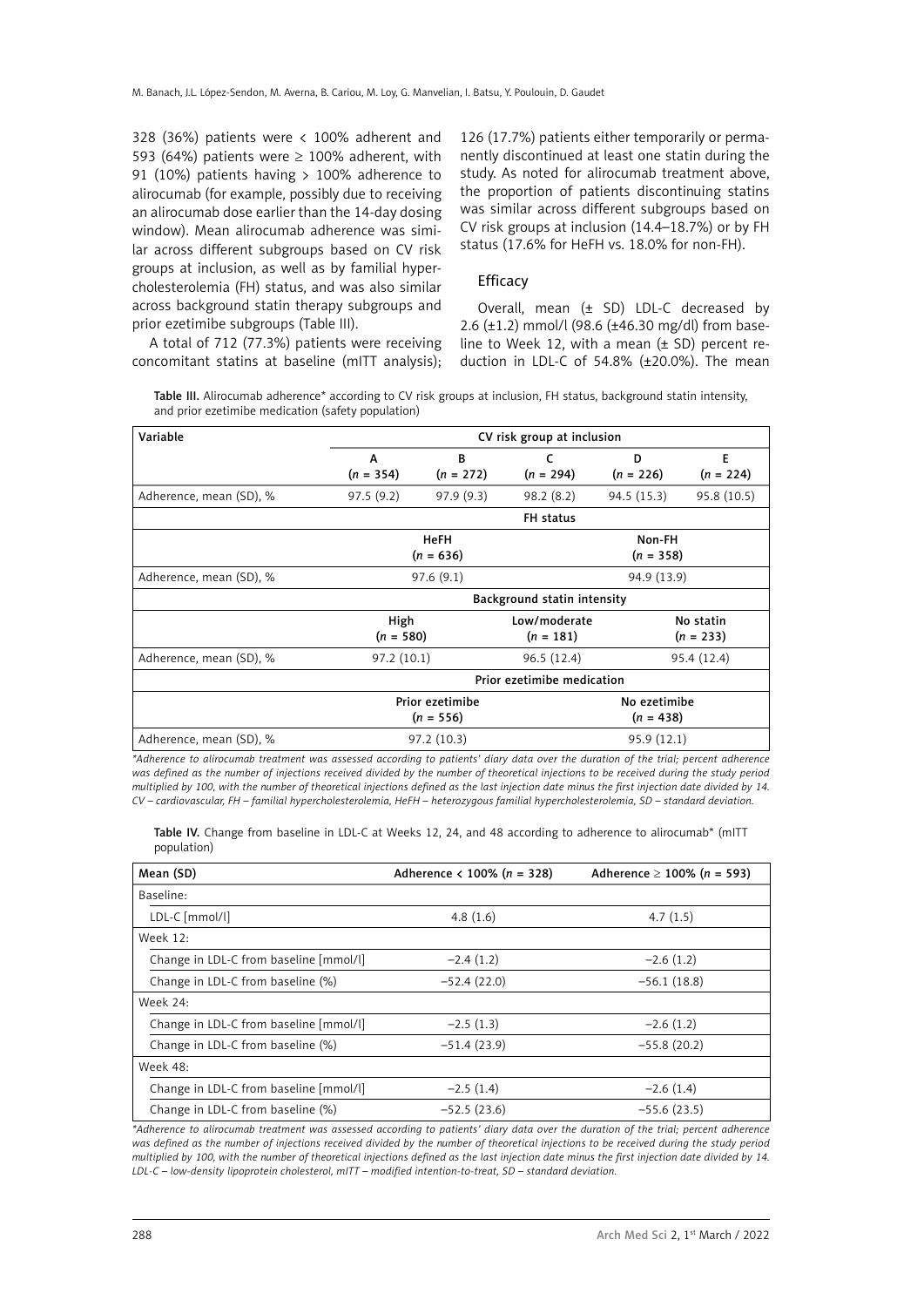Treatment adherence and effect of concurrent statin intensity on the efficacy and safety of alirocumab in a real-life setting: results from ODYSSEY APPRISE

reduction in LDL-C from baseline was greater in the subgroup of patients who were  $\geq$  100% adherent to alirocumab compared with the subgroup of those who were < 100% adherent to alirocumab at Week 12 (–56.1% vs. –52.4%), Week 24 (–55.8% vs. –51.4%), and Week 48 (–55.6% vs. –52.5%; Table IV). When analyzed by subgroups according to background statin therapy, the mean LDL-C reduction from baseline to Week 12 was similar between statin therapy subgroups, ranging from 53.6% to 55.7% (Table V).

A higher proportion of patients who were ≥ 100% adherent to alirocumab treatment achieved LDL-C goals of  $\langle$  2.6 mmol/l (100 mg/dl),  $\langle$  1.8 mmol/l (70 mg/dl), and  $\langle$  1.8 mmol/l (70 mg/dl) and/or  $\geq$  50% reduction from baseline, at Weeks 12 and 24 compared with patients who were <100% adherent to alirocumab (Figures 1 A, 2). At Week 12, a higher proportion of patients achieved LDL-C goals of  $\langle$  2.6 mmol/l (100 mg/dl) and  $\langle$  1.8 mmol/l (70 mg/dl) in the high-intensity and low/moderate-intensity subgroups compared with the no statin subgroup (Figure 1 B). The attainment of LDL-C < 1.8 mmol/l (70 mg/dl) and/or ≥ 50% reduction from baseline was similar across all background statin therapy subgroups (66.8– 70.5%). Similarly, a higher proportion of patients who received prior ezetimibe medication achieved LDL-C goals at Week 12 compared with patients receiving no prior ezetimibe medication (Figure 1 C), which was also observed at Weeks 24 and 48 (Figure 3).



| Mean (SD)                                               | High-intensity<br>statin ( $n = 543$ ) | Low/moderate-<br>intensity statin<br>$(n = 170)$ | No statin<br>$(n = 208)$ | All $(n = 921)$ |
|---------------------------------------------------------|----------------------------------------|--------------------------------------------------|--------------------------|-----------------|
| Change in LDL-C from baseline<br>to Week 12 [mmol/l]    | $-2.8(1.2)$                            | $-2.6(1.3)$                                      | $-2.7(1.1)$              | $-2.5(1.2)$     |
| Percent change in LDL-C from<br>baseline to Week 12 (%) | $-55.1(21.2)$                          | $-55.7(21.2)$                                    | $-53.6(15.6)$            | $-54.8(20.0)$   |

*\*High-intensity statin was defined as atorvastatin 40 or 80 mg, rosuvastatin 20 or 40 mg, or simvastatin 80 mg daily; low/moderateintensity statin was defined as all other statins and/or doses. LDL-C – low-density lipoprotein cholesterol, mITT – modified intention-totreat, SD – standard deviation.*





 $\blacksquare$  Low/moderate-intensity statin ( $n = 170$ )  $\Box$  No statin ( $n = 208$ )  $\Box$  Overall ( $n = 921$ )

Figure 1. Proportion of patients achieving LDL-C goals at Week 12 on alirocumab treatment.  $A - Ac$ cording to adherence to alirocumab.  $B -$  Both overall and according to background statin intensity\*. C – According to prior ezetimibe medication (mITT population)

*\*High-intensity statin was defined as atorvastatin 40 or 80 mg, rosuvastatin 20 or 40 mg, or simvastatin 80 mg daily; low/moderate-intensity statin was defined as all other statins and/or doses. LDL-C – low-density lipoprotein cholesterol, mITT – modified intention-totreat.*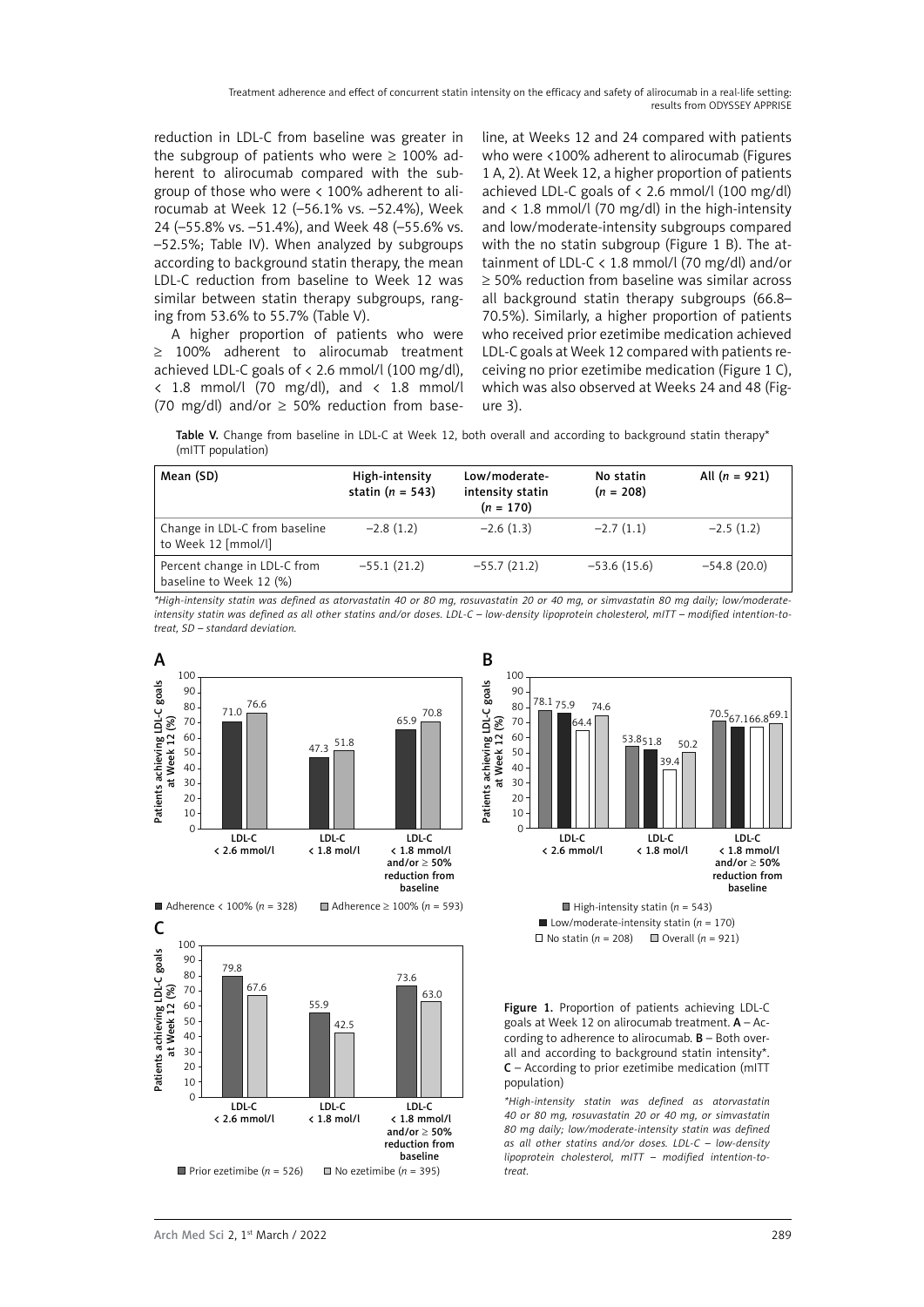

Figure 2. Proportion of patients achieving LDL-C goals. A – Week 24. B – Week 48, according to adherence to alirocumab\* (mITT population)

*\*Adherence to alirocumab treatment was assessed according to patients' diary data over the duration of the trial; percent adherence was defined as the number of injections received divided by the number of theoretical injections to be received during the study period multiplied by 100, with the number of theoretical injections defined as the last injection date minus the first injection date divided by 14. LDL-C – low-density lipoprotein cholesterol, mITT – modified intention-to-treat.*



Figure 3. Proportion of patients achieving LDL-C goals. A - Week 24. B - Week 48, according to prior ezetimibe medication (mITT population)

*LDL-C – low-density lipoprotein cholesterol, mITT – modified intention-to-treat.*

| Parameter                                               | High-intensity<br>statin ( $n = 580$ ) | Low/moderate-<br>intensity statin<br>$(n = 181)$ | No statin<br>$(n = 233)$ | All $(n = 994)$ |
|---------------------------------------------------------|----------------------------------------|--------------------------------------------------|--------------------------|-----------------|
| Any TEAE                                                | 378 (65.2)                             | 136 (75.1)                                       | 198 (85.0)               | 712 (71.6)      |
| Treatment-emergent SAEs                                 | 85(14.7)                               | 21(11.6)                                         | 55 (23.6)                | 161 (16.2)      |
| TEAEs leading to death                                  | 1(0.2)                                 | 1(0.6)                                           | 0                        | 2(0.2)          |
| TEAEs leading to permanent<br>treatment discontinuation | 16(2.8)                                | 8(4.4)                                           | 21(9.0)                  | 45(4.5)         |

Table VI. Overview of TEAEs, both overall and according to background statin therapy\* (safety population) *n* (%)

*\*High-intensity statin was defined as atorvastatin 40 or 80 mg, rosuvastatin 20 or 40 mg, or simvastatin 80 mg daily; low/moderateintensity statin was defined as all other statins and/or doses. SAE – serious adverse event, TEAE – treatment-emergent adverse event.*

#### Safety

The safety of alirocumab during ODYSSEY AP-PRISE has been previously reported for the overall study population [17]. TEAEs according to background statin therapy are summarized in Table VI, with a detailed list provided in Supplementary Ta-

ble SII. TEAEs were reported in 65.2%, 75.1%, and 85.0% of patients in the high-intensity, low/moderate-intensity, and no statin subgroups, respectively. Furthermore, TEAEs were reported in 68.0% versus 76.3% of patients receiving prior ezetimibe versus no prior ezetimibe (Supplementary Table SIII).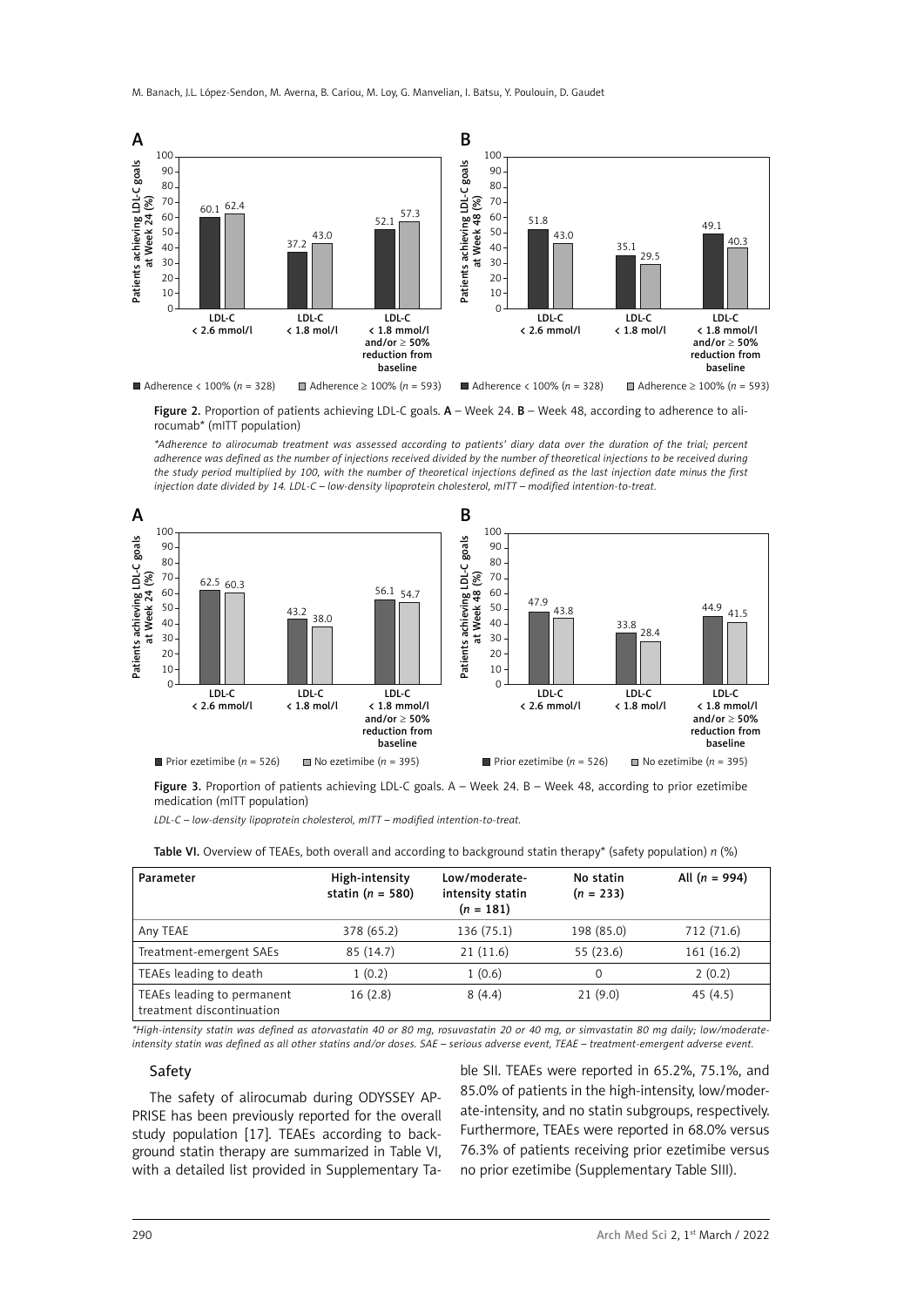# Discussion

This *post-hoc* analysis of the ODYSSEY APPRISE study examined patient adherence to treatment, as well as the efficacy and safety of alirocumab according to background statin therapy and prior ezetimibe medication, in patients with severe hypercholesterolemia at high or very-high risk of future CV events. The results of this study are of large importance in light of the large volume of epidemiological data recently published, suggesting inadequate cholesterol-lowering efficacy over the last few decades, with nonadherence being one of the most important reasons [4, 19].

The effectiveness of LLTs is influenced by a patient's adherence to their treatment regimen [20]. Non-adherence to LLTs has been associated with adverse outcomes in patients with ASCVD [21], and it is suggested that strategies that improve adherence, as well as greater use of intensive LLTs, substantially improve CV risk [22]. In the present ODYSSEY APPRISE trial, adherence to alirocumab was high (96.6%) over a mean treatment duration of 72.4 weeks. This high rate of adherence to alirocumab compares with that observed for patients with HeFH during the open-label ODYSSEY OLE study [23].

Adherence to background statin therapy was also high, with only 17.7% of patients discontinuing statin therapy, either permanently or temporarily, during the trial. In contrast, a population-based study demonstrated that, even in patients who have experienced a CV event, adherence to statin therapy was low [24]. This may reflect differences in treatment adherence between clinical trials and everyday clinical practice. Overall, the reduction in LDL-C and the proportion of patients achieving LDL-C treatment goals were similar across all background statin therapy subgroups (66.8–70.5%). The high rate of patient adherence to both background statin therapy and alirocumab translates to a high proportion of patients meeting LDL-C goals in this analysis of ODYSSEY APPRISE.

It should be noted that, although a high rate of adherence was observed for both background statin therapy and alirocumab in this study, statins are a continuing LLT whereas alirocumab is a newly initiated LLT during ODYSSEY APPRISE. This makes the high adherence to alirocumab even more remarkable, as new medications typically have a lower rate of adherence compared with existing, tolerated medications. However, it has been observed that patients who adhere to one treatment are more likely to adhere to other aspects of a healthy lifestyle, for example the high adherence to both the background statin and/or ezetimibe medication and alirocumab observed in this analysis [25].

Additionally, in this analysis, the overall incidence of TEAEs according to higher background statin intensity or prior ezetimibe therapy was not higher than that observed in the overall population [17]. Furthermore, for patients receiving high-intensity statins or prior ezetimibe therapy, the incidence of TEAEs leading to treatment discontinuation was not higher than that observed in the overall population. This complements the results of a previous pooled analysis of phase II and phase III studies including patients receiving concomitant statins at the maximally tolerated dose, which showed that alirocumab treatment was not associated with any increase in musculoskeletal events [26].

Limitations of this analysis include the lack of a comparative control and the possible introduction of bias due to the open-label study design. In addition, the lack of detailed information on the reasons for alirocumab discontinuation (defined as unspecified), are a limitation to the interpretation of the current analyses.

In conclusion, patient adherence to alirocumab treatment was found to be high. In addition, alirocumab provided clinically significant reductions in LDL-C and enabled the majority of patients to achieve their LDL-C treatment targets irrespective of background statin therapy.

# Acknowledgments

The authors would like to thank the patients, their families, and all investigators involved in this study. Medical writing and editorial support, under the direction of the authors, was provided by Rachel Dunn, PhD, of Prime, Knutsford, UK, funded by Sanofi according to Good Publication Practice guidelines. The sponsor was involved in the study design and collection, analysis, and interpretation of data, as well as data checking of information provided in the manuscript. The authors had unrestricted access to study data, were responsible for all content and editorial decisions, and received no honoraria related to the development of this manuscript.

# Financial support

The ODYSSEY APPRISE study was supported by Sanofi and Regeneron Pharmaceuticals, Inc.

# Data sharing

Qualified researchers may request access to patient-level data and related study documents, including the clinical study report, study protocol with any amendments, blank case report from, statistical analysis plan, and data set specifications. Patient-level data will be anonymized, and study documents will be redacted to protect the